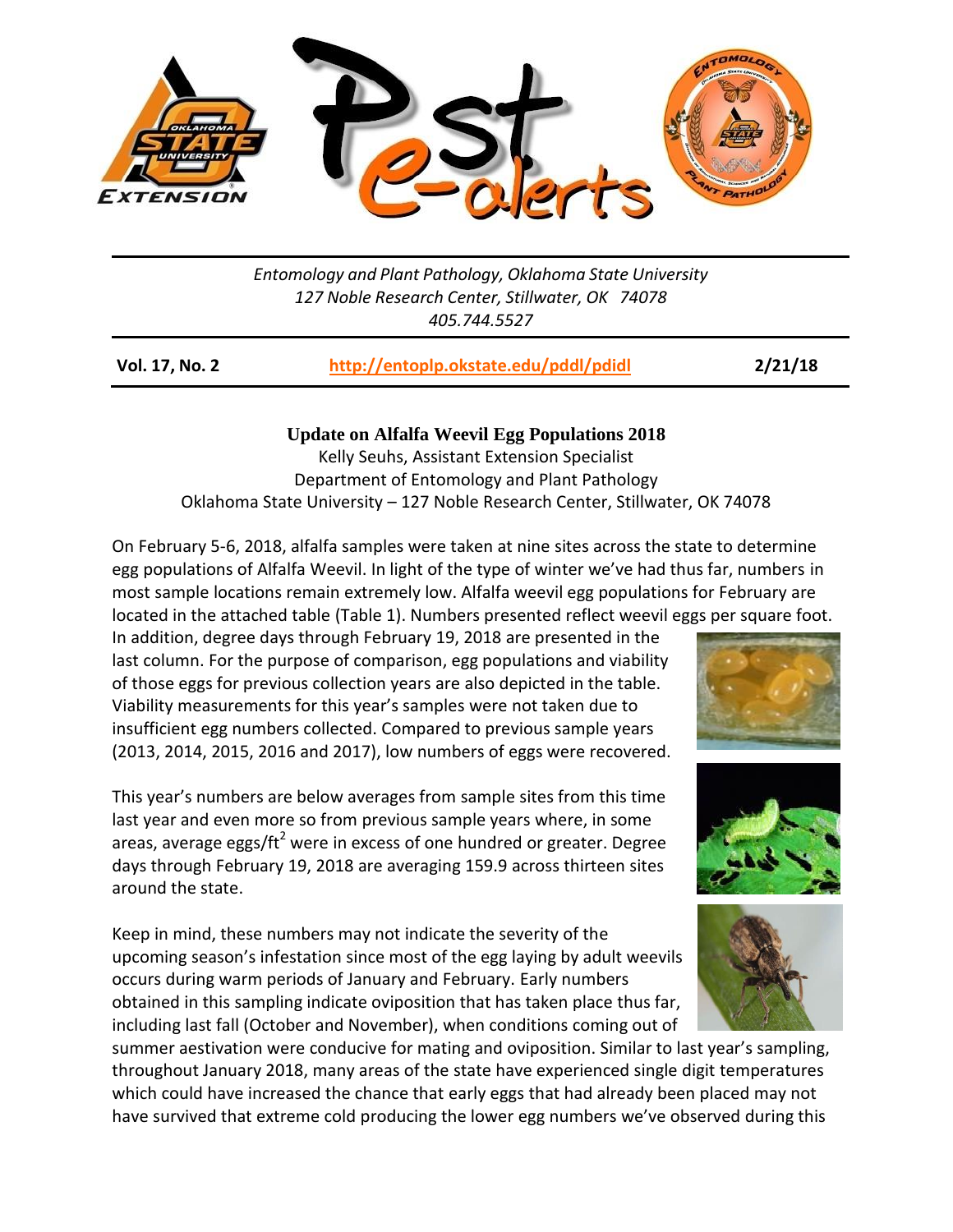sampling period. In processing this year's samples we have seen a few early emerging larvae in a couple of locations. In "normal" years, early emerging larvae would likely not survive subsequent cold weather events, ice, and freezing rain that occurs through February and early March. These type of conditions would help in controlling both weevil and aphid populations.

Daily averages for most of the state have remained somewhat normal for this time of year. However, there have been enough days where temperatures reached into the sixties and seventies that have allowed degree days to accumulate rapidly since sampling was conducted.

Keep in mind as the season progresses and daytime temperatures increase, scouting will be needed to accurately determine weevil and aphid population levels leading up to first harvest. Regarding alfalfa weevil populations, 150 degree-days represents the level that serves as an indicator for growers and consultants to begin scouting for larvae. Throughout the state, degree day numbers are averaging 159.9, however, some southern counties have already reached the 230 mark. Current icy conditions will delay insect activity, but numbers can increase quickly when a warming trend develops.

We'll keep you posted as the season progresses.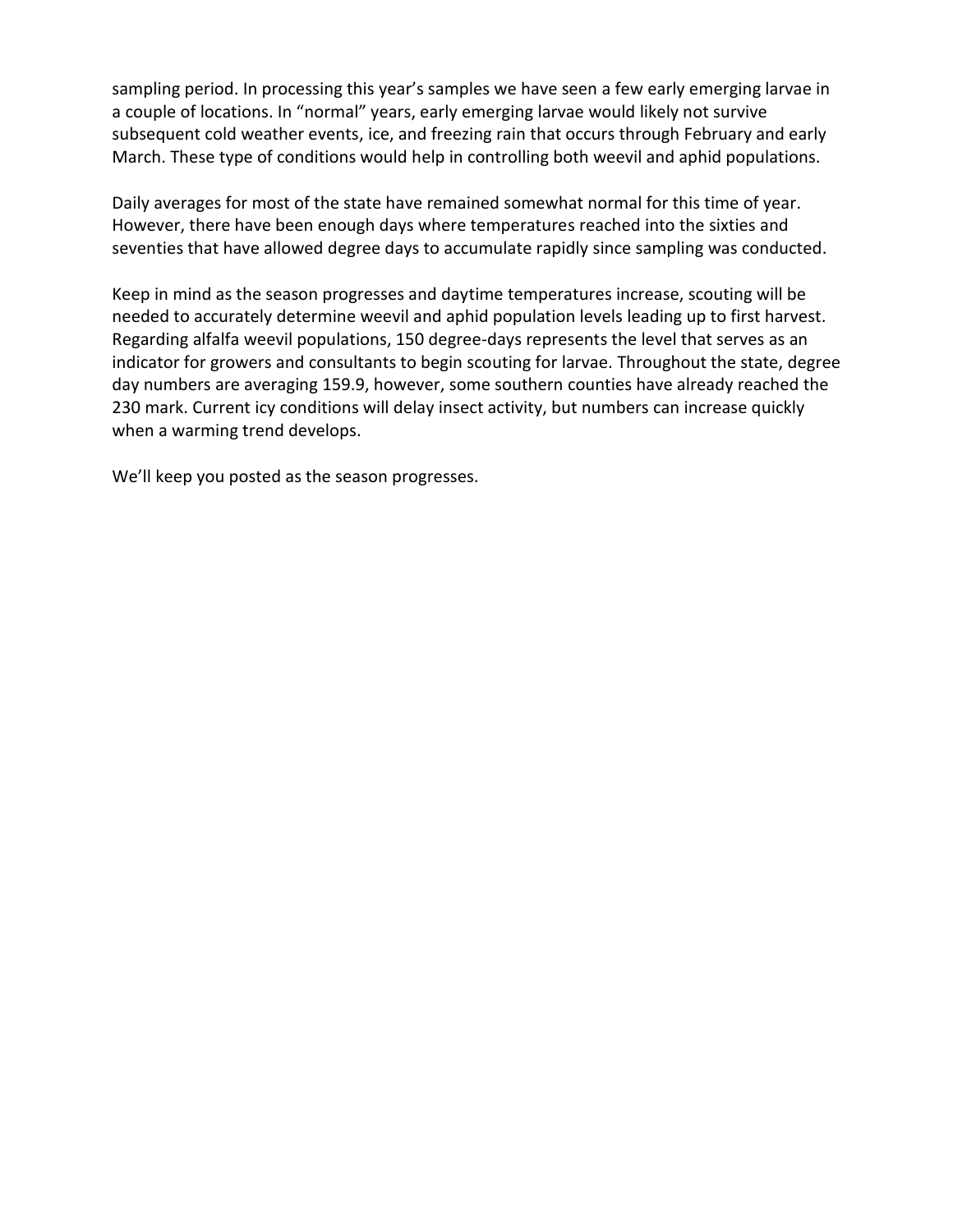| Table 1. Alfalfa Weevil Egg populations for February, 2018.             |               |                          |                 |         |                    |                          |         |         |         |                    |         |        |  |
|-------------------------------------------------------------------------|---------------|--------------------------|-----------------|---------|--------------------|--------------------------|---------|---------|---------|--------------------|---------|--------|--|
| Degree Days through February 19, 2018 are presented in the last column. |               |                          |                 |         |                    |                          |         |         |         |                    |         |        |  |
| County                                                                  | February      | February                 | January         | January | January            | January                  | January | January | January | January            | January | Degree |  |
|                                                                         | 2018          | 2018                     | 2017            | 2017    | 2016               | 2016                     | 2015    | 2014    | 2014    | 2013               | 2013    | Days   |  |
|                                                                         |               | $\%$                     |                 | $\%$    |                    | $\%$                     |         |         | $\%$    |                    | $\%$    | 2018   |  |
|                                                                         |               | Viable                   |                 | Viable  |                    | Viable                   |         |         | Viable  |                    | Viable  |        |  |
| Alfalfa                                                                 | 0.0           | $\overline{\phantom{a}}$ | 23.2            | $-$     | 23.6               | $-$                      | 61.6    | 6.0     | $---$   | 72.4               | 64.0    | 144.0  |  |
| Major                                                                   |               |                          |                 | $-$     |                    | $-$                      |         | 15.2    | $---$   | 77.2               | 81.5    | 154.0  |  |
| Payne 1.                                                                | 3.2           | $\overline{\phantom{m}}$ |                 |         |                    |                          |         |         |         |                    |         | 161.0  |  |
| Payne 2.                                                                | 14.8          | $\overline{\phantom{m}}$ | 46.4            | $-$     | 95.6               | 69.0                     | 56.0    | 42.8    | $---$   | 4.0                |         | 161.0  |  |
| Kingfisher                                                              |               |                          |                 | $-$     |                    | $-$                      |         | 20.0    | $---$   | 36.4               |         | 141.0  |  |
| Comanche                                                                |               |                          |                 | $-$     | 40.4<br>(Stephens) | $\overline{\phantom{m}}$ | 20.4    | 69.2    | 59.0    | 273.6<br>(Tillman) | 69.0    | 178.0  |  |
| Kiowa                                                                   | 6.8           | $\overline{\phantom{a}}$ | 11.6            | $-$     | 37.6               | $\qquad \qquad -$        |         | 53.6    | $---$   | 31.2<br>(Washita)  |         | 180.0  |  |
| Pottawatomie                                                            | .4            | $\overline{\phantom{a}}$ | $\overline{.8}$ | $-$     | 13.2               | $-$                      |         | 59.2    | $---$   | 22.0               |         | 162.0  |  |
| Canadian                                                                | 6.4           | $ -$                     |                 |         |                    |                          |         |         |         |                    |         | 145.0  |  |
| Blaine                                                                  | $\mathcal{A}$ | $\overline{\phantom{m}}$ |                 |         |                    |                          |         |         |         |                    |         | 139.0  |  |
| Rogers                                                                  |               |                          |                 | $-$     |                    | $-$                      | 44.8    | 78.8    | $---$   | 26.0               |         | 139.0  |  |
| Garvin                                                                  | 10.4          | $\overline{\phantom{a}}$ | $\overline{.8}$ | $-$     | 34.8               | $-$                      | 22.4    | 28.4    | $---$   | 59.2               |         | 195.0  |  |
| Grady                                                                   | 4.4           | $--$                     | 3.2             | $-$     | 129.2              | 80.0                     | 48.0    | 159.6   | 64.0    | 401.2              | 58.0    | 180.0  |  |
| **Means                                                                 | 12.0          |                          | 14.3            |         | 53.4               |                          | 42.2    | 53.28   | 61.5    | 100.5              |         | 159.9  |  |

--- No viabilities in a specific county means that egg numbers recovered were insufficient to conduct an assessment.

\*\* Means within each year, represent all areas sampled not simply those depicted.

Due to time restraints, only eight counties were utilized in collections this year. With relatively low numbers, no viabilities were taken. Degree day numbers presented represent all the above counties.

During sampling, we keep our eye out for any additional insect activity, such as army cutworm or aphid. No other insect activity was observed during collection.